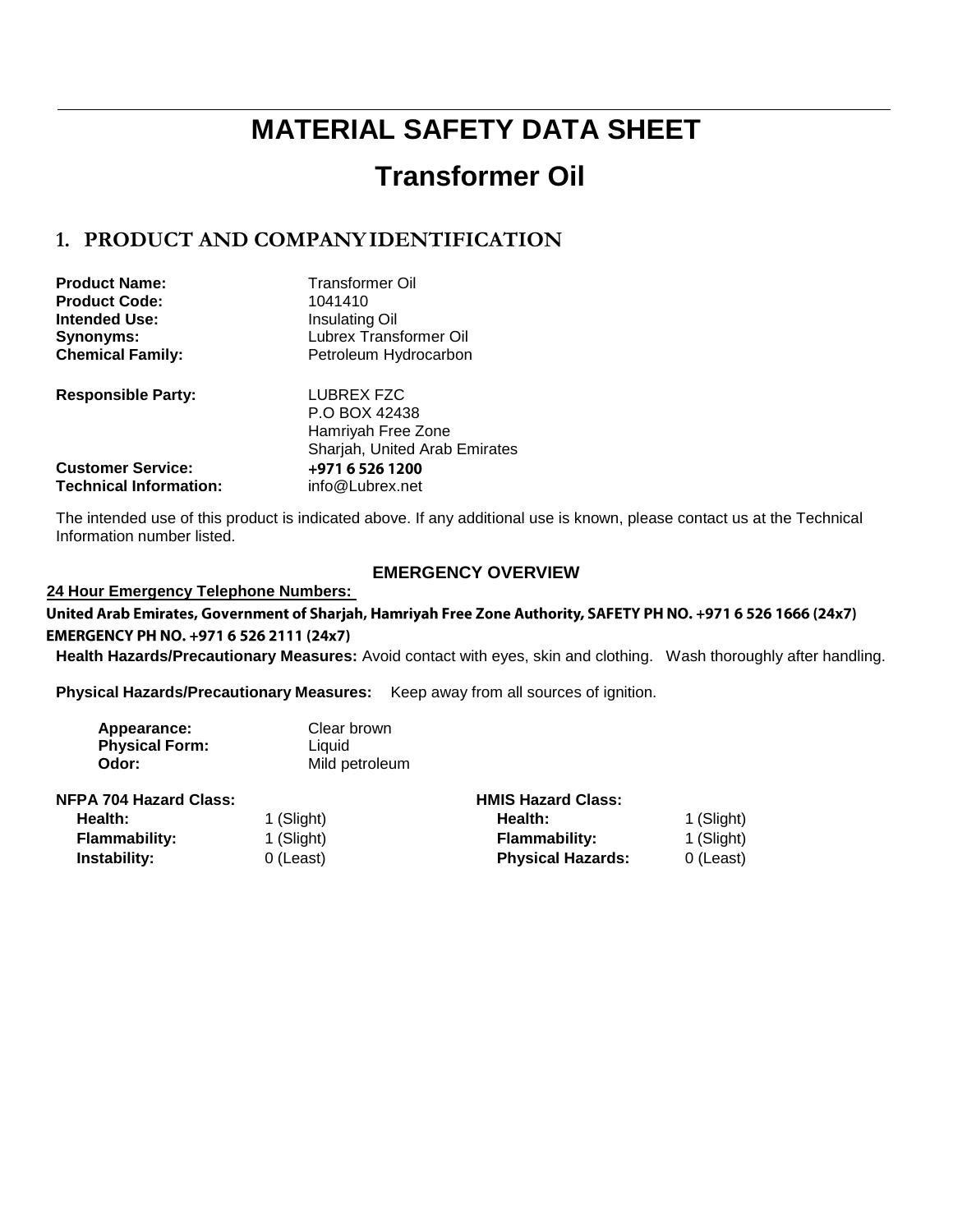# **2. COMPOSITION / INFORMATION ON INGREDIENTS**

| <b>NON-HAZARDOUS COMPONENTS</b>                                   |             |                                                      |                         |                               |                                                                         |
|-------------------------------------------------------------------|-------------|------------------------------------------------------|-------------------------|-------------------------------|-------------------------------------------------------------------------|
| Component / CAS No:                                               | Percent (%) | <b>ACGIH:</b>                                        | <b>OSHA:</b>            | <b>NIOSH:</b>                 | Other:                                                                  |
| Hydrotreated Distillate, Light<br>Naphthenic C15-30<br>64742-53-6 | >99         | 5 mg/m <sup>3</sup> TWA<br>10 mg/m <sup>3</sup> STEL | 5 mg/m <sup>3</sup> TWA | $2500$ mg/m <sup>3</sup> IDLH | as Oil Mist, if<br>Generated<br>$15 \text{ mg/m}^3 \text{NOHSC}$<br>TWA |
| Additives<br><b>PROPRIETARY</b>                                   | 1 >         | NE.                                                  | NE                      | NE.                           |                                                                         |

Note: State, local or other agencies or advisory groups may have established more stringent limits. Consult an industrial hygienist or similar professional, or your local agencies, for further information.

1%=10,000 PPM. NE=Not Established

All components are listed on the TSCA inventory.

# **3. HAZARDS IDENTIFICATION**

### **Potential Health Effects:**

**Eye:** Contact may cause mild eye irritation including stinging, watering, and redness.

**Skin:** Contact may cause mild skin irritation including redness, and a burning sensation. Prolonged or repeated contact can worsen irritation by causing drying and cracking of the skin leading to dermatitis (inflammation). No harmful effects from skin absorption are expected.

**Inhalation (Breathing):** No information available. Studies by other exposure routes suggest a low degree of toxicity by inhalation.

**Ingestion (Swallowing):** No harmful effects expected from ingestion.

**Signs and Symptoms:** Effects of overexposure may include irritation of the nose and throat, irritation of the digestive tract, nausea and diarrhea.

**Cancer:** Inadequate data available to evaluate the cancer hazard of this material.

**Target Organs:** Inadequate data available for this material.

**Developmental:** No data available for this material.

**Pre-Existing Medical Conditions:** Conditions aggravated by exposure may include skin disorders.

## **4. FIRST AID MEASURES**

**Eye:** If irritation or redness develops, move victim away from exposure and into fresh air. Flush eyes with clean water. If symptoms persist, seek medical attention.

**Skin:** Wipe material from skin and remove contaminated shoes and clothing. Cleanse affected area(s) thoroughly by washing with mild soap and water and, if necessary, a waterless skin cleanser.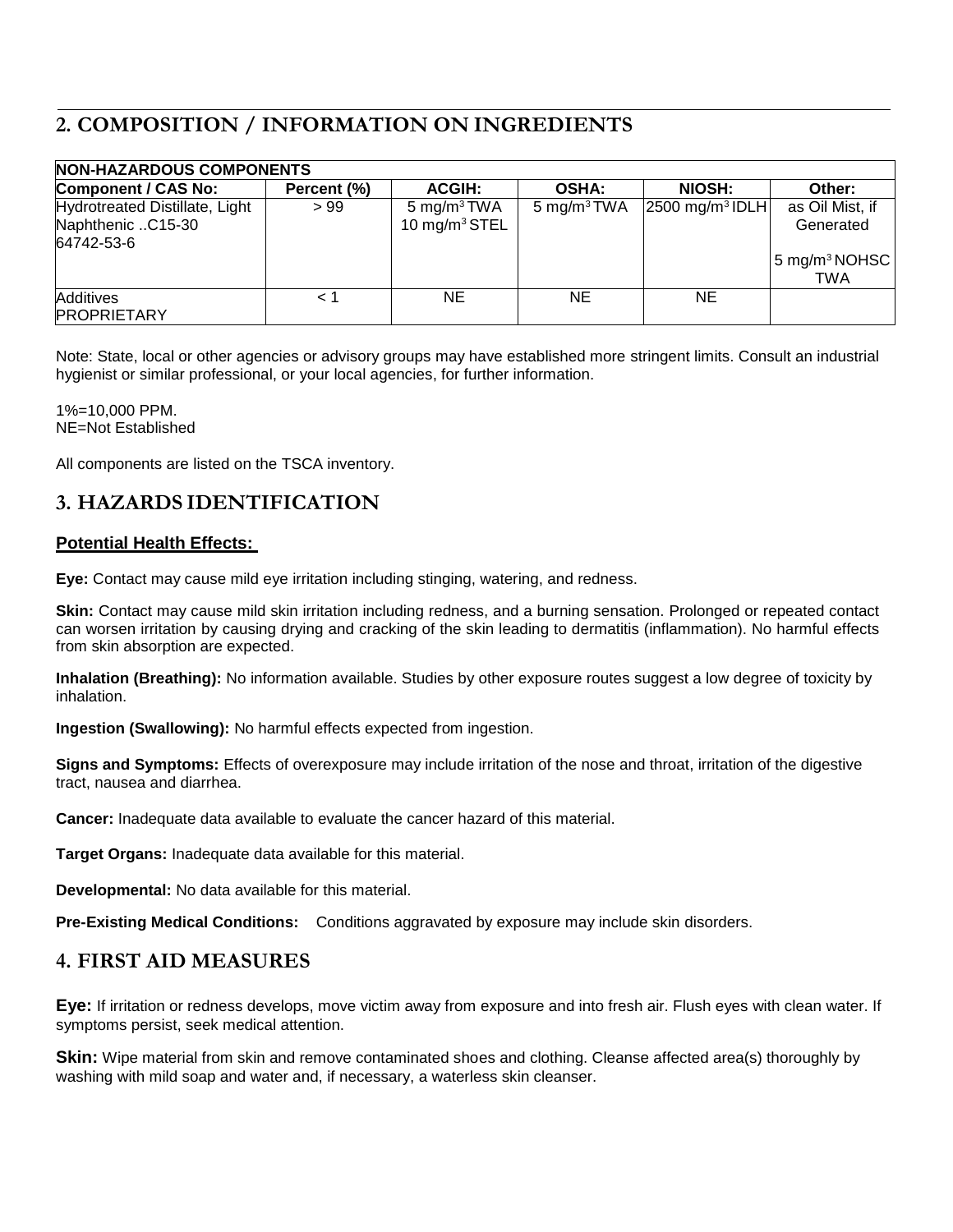**Inhalation (Breathing):** If respiratory symptoms develop, move victim away from source of exposure and into fresh air. If symptoms persist, seek medical attention. If victim is not breathing, clear airway and immediately begin artificial respiration. If breathing difficulties develop, oxygen should be administered by qualified personnel. Seek immediate medical attention.

**Ingestion (Swallowing):** First aid is not normally required; however, if swallowed and symptoms develop, seek medical attention.

**Notes to Physician:** High-pressure hydrocarbon injection injuries may produce substantial necrosis of underlying tissue despite an innocuous appearing external wound. Often these injuries require extensive emergency surgical debridement and all injuries should be evaluated by a specialist in order to assess the extent of injury.

Acute aspirations of large amounts of oil-laden material may produce a serious aspiration pneumonia. Patients who aspirate these oils should be followed for the development of long-term sequelae. Inhalation exposure to oil mists below current workplace exposure limits is unlikely to cause pulmonary abnormalities.

### **5. FIRE-FIGHTING MEASURES**

**Flammable Properties:** 

| <b>Flash Point:</b>                            | $> 293^{\circ}$ F / $> 145^{\circ}$ C |
|------------------------------------------------|---------------------------------------|
| Test Method:                                   | (COC)                                 |
| <b>OSHA Flammability Class: Not applicable</b> |                                       |
| LEL%:                                          | <u>በ ዓ</u>                            |
| UEL%:                                          | 70                                    |
| <b>Autoignition Temperature: No data</b>       |                                       |

**Unusual Fire & Explosion Hazards:** This material may burn, but will not ignite readily. Vapors are heavier than air and can accumulate in low areas. If container is not properly cooled, it can rupture in the heat of a fire.

**Extinguishing Media:** Dry chemical, carbon dioxide, foam, or water spray is recommended. Water or foam may cause frothing of materials heated above 212°F. Carbon dioxide can displace oxygen. Use caution when applying carbon dioxide in confined spaces.

**Fire Fighting Instructions:** For fires beyond the incipient stage, emergency responders in the immediate hazard area should wear bunker gear. When the potential chemical hazard is unknown, in enclosed or confined spaces, or when explicitly required by DOT, a self contained breathing apparatus should be worn. In addition, wear other appropriate protective equipment as conditions warrant (see Section 8).

Isolate immediate hazard area, keep unauthorized personnel out. Stop spill/release if it can be done with minimal risk. Move undamaged containers from immediate hazard area if it can be done with minimal risk.

Water spray may be useful in minimizing or dispersing vapors and to protect personnel. Cool equipment exposed to fire with water, if it can be done with minimal risk. Avoid spreading burning liquid with water used for cooling purposes.

# **6. ACCIDENTAL RELEASE MEASURES**

This material may burn, but will not ignite readily. Keep all sources of ignition away from spill/release.Stay upwind and away from spill/release. Notify persons down wind of the spill/release, isolate immediate hazard area and keep unauthorized personnel out. Stop spill/release if it can be done with minimal risk. Wear appropriate protective equipment including respiratory protection as conditions warrant (see Section 8).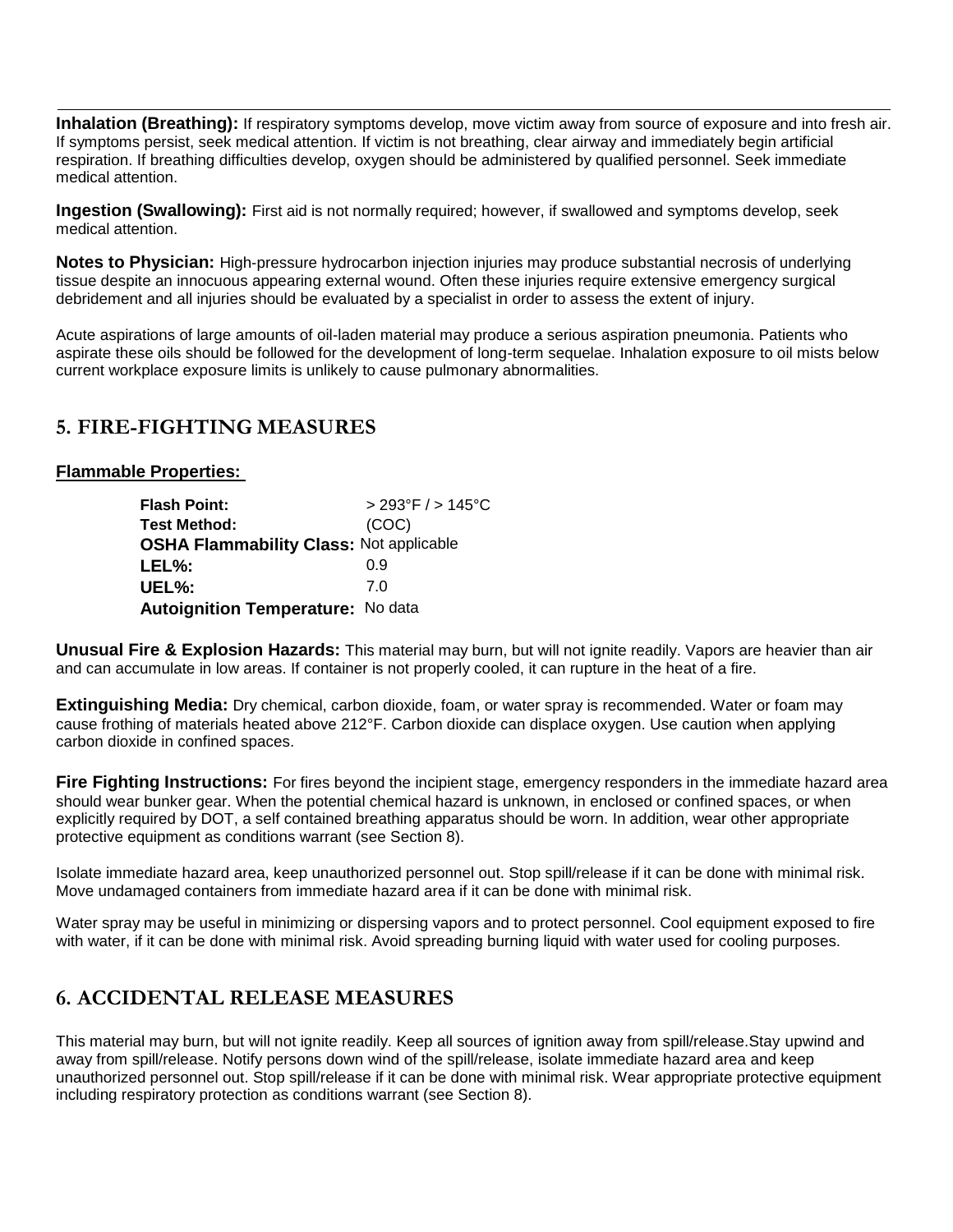Prevent spilled material from entering sewers, storm drains, other unauthorized drainage systems, and natural waterways. Dike far ahead of spill for later recovery or disposal. Spilled material may be absorbed into an appropriate absorbent material.

Notify fire authorities and appropriate federal, state, and local agencies. Immediate cleanup of any spill is recommended. If spill of any amount is made into or upon navigable waters, the contiguous zone, or adjoining shorelines, notify the National Response Center (phone number 800-424-8802).

# **7. HANDLING AND STORAGE**

**Handling:** Do not enter confined spaces such as tanks or pits without following proper entry procedures such as ASTM D-4276 and 29CFR 1910.146. The use of appropriate respiratory protection is advised when concentrations exceed any established exposure limits (see Sections 2 and 8).

Do not wear contaminated clothing or shoes. Use good personal hygiene practices.

High pressure injection of hydrocarbon fuels, hydraulic oils or greases under the skin may have serious consequences even though no symptoms or injury may be apparent. This can happen accidentally when using high pressure equipment such as high pressure grease guns, fuel injection apparatus or from pinhole leaks in tubing of high pressure hydraulic oil equipment.

"Empty" containers retain residue and may be dangerous. Do not pressurize, cut, weld, braze, solder, drill, grind, or expose such containers to heat, flame, sparks, or other sources of ignition. They may explode and cause injury or death. "Empty" drums should be completely drained, properly bunged, and promptly shipped to the supplier or a drum reconditioner. All containers should be disposed of in an environmentally safe manner and in accordance with governmental regulations.

Before working on or in tanks which contain or have contained this material, refer to OSHA regulations, ANSI Z49.1, and other references pertaining to cleaning, repairing, welding, or other contemplated operations.

**Storage:** Keep container(s) tightly closed. Use and store this material in cool, dry, well-ventilated areas away from heat and all sources of ignition. Storage temperatures above 113°F may lead to thermal decomposition, resulting in the generation of hydrogen sulfide and other sulfur containing gases. Store only in approved containers. Keep away from any incompatible material (see Section 10). Protect container(s) against physical damage.

# **8. EXPOSURE CONTROLS / PERSONALPROTECTION**

**Engineering controls:** If current ventilation practices are not adequate to maintain airborne concentrations below the established exposure limits (see Section 2), additional engineering controls may be required.

### **Personal Protective Equipment (PPE):**

**Respiratory:** A NIOSH certified air purifying respirator with a Type 95 (R or P) particulate filter may be used under conditions where airborne concentrations are expected to exceed exposure limits (see Section 2).

Protection provided by air purifying respirators is limited (see manufacturer's respirator selection guide). Use a NIOSH approved self-contained breathing apparatus (SCBA) or equivalent operated in a pressure demand or other positive pressure mode if there is potential for an uncontrolled release, exposure levels are not known, or any other circumstances where air purifying respirators may not provide adequate protection. A respiratory protection program that meets OSHA's 29 CFR 1910.134 and ANSI Z88.2 requirements must be followed whenever workplace conditions warrant a respirator's use.

**Skin:** The use of gloves impervious to the specific material handled is advised to prevent skin contact and possible irritation (see manufacturers literature for information on permeability).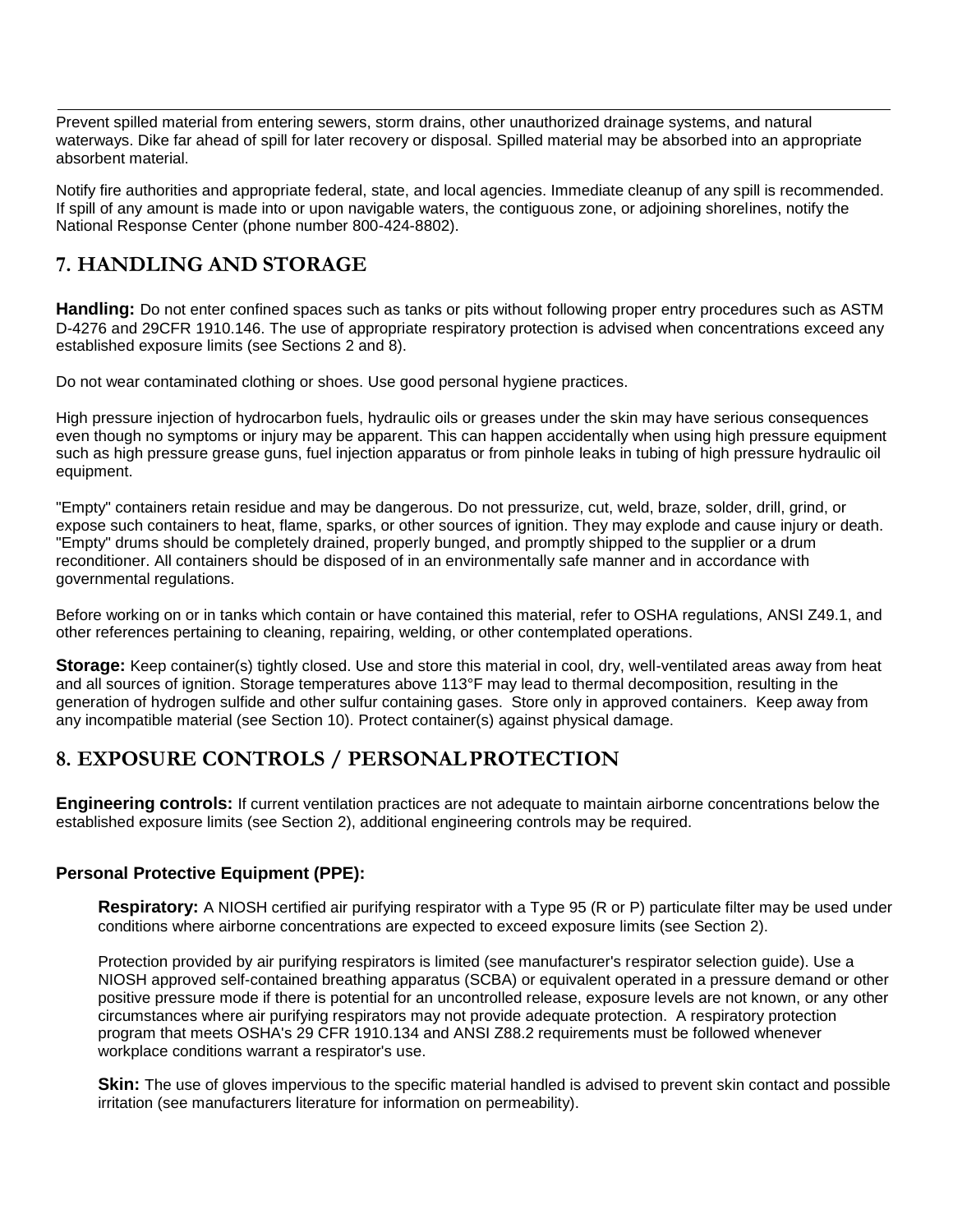**Eye/Face:** Approved eye protection to safeguard against potential eye contact, irritation, or injury is recommended. Depending on conditions of use, a face shield may be necessary.

**Other Protective Equipment:** A source of clean water should be available in the work area for flushing eyes and skin. Impervious clothing should be worn as needed.

Suggestions for the use of specific protective materials are based on readily available published data. Users should check with specific manufacturers to confirm the performance of their products.

## **9. PHYSICAL AND CHEMICALPROPERTIES**

**Note:** Unless otherwise stated, values are determined at 20°C (68°F) and 760 mm Hg (1 atm).

| Appearance:                                     | Clear brown                           |
|-------------------------------------------------|---------------------------------------|
| <b>Physical Form:</b>                           | Liquid                                |
| Odor:                                           | Mild petroleum                        |
| <b>Odor Threshold:</b>                          | No data                               |
| pH:                                             | Not applicable                        |
| Vapor Pressure (mm Hg):                         | < 0.1                                 |
| Vapor Density (air=1):                          | > 5                                   |
| <b>Boiling Point:</b>                           | No data                               |
| <b>Melting/Freezing Point:</b>                  | No data                               |
| <b>Solubility in Water:</b>                     | Negligible                            |
| <b>Partition Coefficient (n-octanol/water):</b> | No data                               |
| <b>Specific Gravity:</b>                        | $0.88 - 0.89$                         |
| <b>Bulk Density:</b>                            | 7.33 - 7.41 lbs/gal                   |
| Viscosity cSt @ 100°C:                          | $2.2 - 3.0$                           |
| Viscosity cSt @ 40°C:                           | $9.4 - 12.0$                          |
| <b>Percent Volatile:</b>                        | Negligible                            |
| <b>Evaporation Rate (nBuAc=1):</b>              | < 0.01                                |
| <b>Flash Point:</b>                             | $> 293^{\circ}$ F / $> 145^{\circ}$ C |
| <b>Test Method:</b>                             | (COC)                                 |
| <b>Flammable/Explosive Limits:</b>              | No data                               |
| <b>Autoignition Temperature:</b>                | No data                               |
| <b>Decomposition Temperature:</b>               | No data                               |

### **10. STABILITY AND REACTIVITY**

**Stability:** Stable under normal ambient and anticipated storage and handling conditions of temperature and pressure.

**Conditions to avoid:** Extended exposure to high temperatures can cause decomposition.

**Materials to Avoid (Incompatible Materials):** Avoid contact with strong acids, strong bases, oxidizing agents.

**Hazardous Decomposition Products:** Combustion can yield and carbon, nitrogen and sulfur oxides.

**Hazardous Polymerization:** Will not occur.

### **11. TOXICOLOGICAL INFORMATION**

Hydrotreated Distillate, Light Naphthenic ..C15-30 - 64742-53-6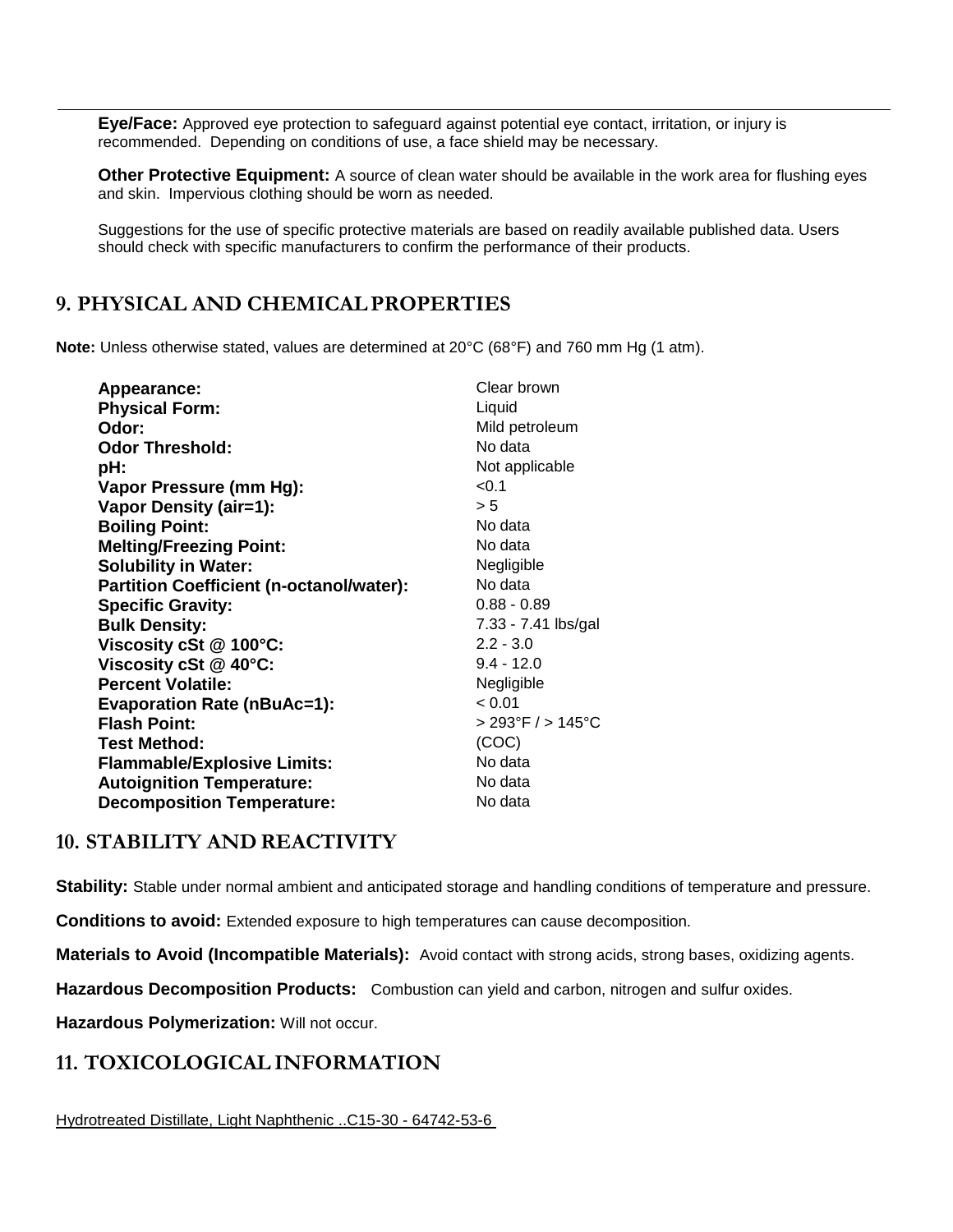**Target Organs:** Administration of certain mineral hydrocarbon white oils in the diet to Fischer rats at 1500 mg/kg/day for 90 days resulted in the formation of microgranulomas in the liver. However, this response was not observed in studies conducted with other rat strains or dogs. Microgranulomas like those observed in the Fischer 344 rat studies have not been observed in humans.

### **Acute Data:**

Hydrotreated Distillate, Light Naphthenic ..C15-30 - 64742-53-6

**Dermal LD50 =** No information available **LC50 =** No information available **Oral LD50 =** No information available

#### Additives - PROPRIETARY

**Dermal LD50 =** No information available **LC50 =** No information available **Oral LD50 =** No information available

### **12. ECOLOGICALINFORMATION**

Not evaluated at this time.

## **13. DISPOSAL CONSIDERATIONS**

This material under most intended uses would become used oil due to contamination by physical or chemical impurities. RECYCLE ALL USED OIL. While being recycled, used oil is regulated by 40 CFR 279. Use resulting in chemical or physical change or contamination may also subject it to regulation as hazardous waste. Under federal regulations, used oil is a solid waste managed under 40 CFR 279. However, in California, used oil is managed as hazardous waste until tested to show it is not hazardous. Consult state and local regulations regarding the proper handling of used oil. In the case of used oil, the intent to discard it may cause the used oil to be regulated as hazardous waste.

Contents should be completely used and containers emptied prior to discard. Rinsate may be considered a RCRA hazardous waste and must be disposed of with care and in compliance with federal, state and local regulations. Large empty containers, such as drums, should be returned to the distributor or a drum reconditioner. To assure proper disposal of small empty containers, consult with state and local regulations and disposal authorities.

## **14. TRANSPORTATION INFORMATION**

#### **DOT Shipping Description:** Not regulated

**Note:** Material is unregulated unless in container of 3500 gal or more then provisions of 49 CFR Part 130 apply for land shipment.

#### **IMDG Shipping Description:** Not regulated

#### **ICAO/IATA Shipping Description:** Not regulated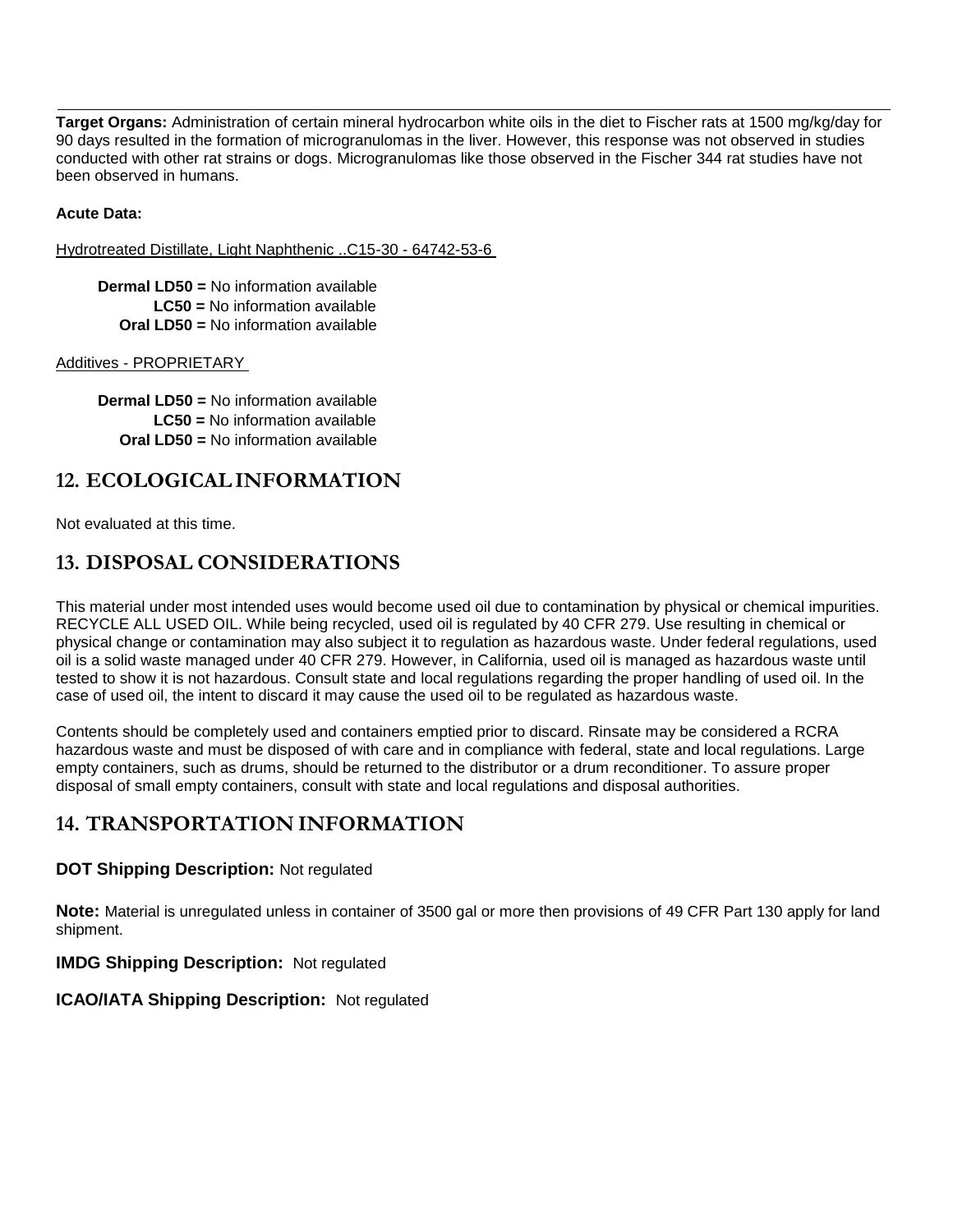# **15. REGULATORY INFORMATION**

### **U.S. Regulations:**

#### **EPA SARA 311/312 (Title III Hazard Categories)**

| <b>Acute Health:</b>    | N٥ |
|-------------------------|----|
| <b>Chronic Health:</b>  | N٥ |
| Fire Hazard:            | N٥ |
| Pressure Hazard:        | N٥ |
| <b>Reactive Hazard:</b> | N٥ |

#### **SARA - Section 313 and 49 CFR 372:**

This material contains the following chemicals subject to the reporting requirements of SARA 313 and 40 CFR 372:

--None Known--

#### **EPA (CERCLA) Reportable Quantity:**

#### **CERCLA/SARA - Section 302 Extremely Hazardous Substances and TPQs**

This material contains the following chemicals subject to the reporting requirements of SARA 302 and 40 CFR 372:

-- None Known --

#### **California Proposition 65:**

Warning: This material contains the following chemicals which are known to the State of Calfornia to cause cancer, birth defects or other reproductive harm, and are subject to the requirements of California Proposition 65 (CA Health & Safety Code Section 25249.5):

-- None Known --

#### **Carcinogen Identification:**

This material has not been identified as a carcinogen by NTP, IARC, or OSHA.

#### **TSCA:**

All components are listed on the TSCA inventory.

#### **Canadian Regulations:**

#### **Domestic Substances List:**

Listed

#### **WHMIS Classification:**

Not regulated

This product has been classified in accordance with the hazard criteria of the Controlled Products Regulations (CPR) and the MSDS contains all the information required by the CPR.